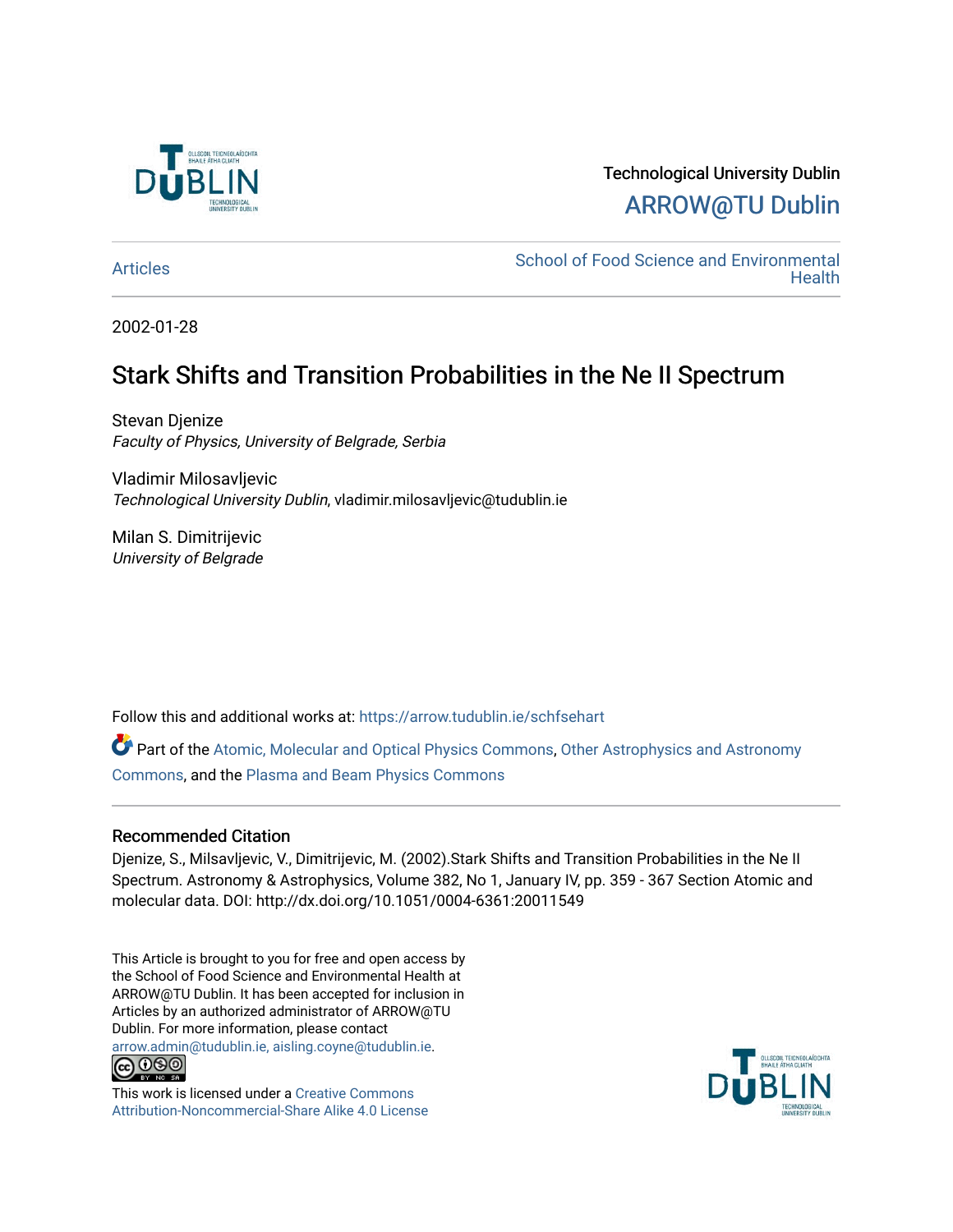

### **Stark shifts and transition probabilities in the Ne II spectrum**

S. Djeniže<sup>1,3</sup>, V. Milosavljević<sup>1</sup>, and M. S. Dimitrijević<sup>2</sup>

<sup>1</sup> Faculty of Physics, University of Belgrade, PO Box 368, Belgrade, Serbia, Yugoslavia

<sup>2</sup> Astronomical Observatory, Belgrade, Volgina 7, Serbia, Yugoslavia

<sup>3</sup> Hungarian Academy of Science, Budapest, Hungary

Received 13 June 2001 / Accepted 2 November 2001

**Abstract.** Stark shifts (d) and transition probabilities of the spontaneous emission (Einstein's A values) of forty two singly charged neon (Ne<sub>II</sub>) ion spectral lines have been measured in a linear, low pressure, pulsed arc at 35 300 K electron temperature and  $1.83 \times 10^{23}$  m<sup>-3</sup> electron density. Transition probabilities have been obtained using the relative line intensity ratio (RLIR) method. Stark shift values have also been calculated, using the semiclassical perturbation formalism (SCPF). The measured and calculated shift values and the measured A values have been compared to the existing data taken from available data sources.

**Key words.** atomic data – radiation mechanisms: general – methods: laboratory

#### **1. Introduction**

Atomic data such as Stark widths  $(W)$  and shifts  $(d)$ and transition probabilities (A) play an important role in the diagnostics and modelling of various cosmic and laboratory plasmas (Griem 1964; Wiese 1968; Rompe & Steenbeck 1967; Griem 1974; Wiese et al. 1966; Griem 1997). The basic plasma parameters such as electron temperature  $(T)$  and density  $(N)$  may be obtained on the basis of the known  $d$  and  $W$  values. However, various optical depths of the emitting plasma may result in selfabsorption influencing the line width value (screening the Stark contribution). Thus, Stark shifts independent of selfabsorption are more reliable and consequently more interesting for diagnostic purposes. On the other hand, various kinetic processes appearing in plasma modelling require reliable knowledge of the A values (Griem 1997; Lesage & Fuhr 1999; Zeippen 1995). Furthermore, knowledge of the A values gives the possibility to determine the  $(B)$  coefficients which characterize the absorption and stimulated emission. These processes are also important in the laser physics and astrophysics.

Neon is the most abundant element in the Universe after H, He, O and C and it is one of products of hydrogen and helium burning in orderly evolution of stellar interiors (Trimble 1991). After the hydrogen, helium and carbon-burning periods, in massive stars neon burning

Send offprint requests to: V. Milosavljević,

e-mail: vladimir@ff.bg.ac.yu

starts. Neon also occurs in supernovae ejecta (Thieleman et al. 1986). After the earlier investigation of Ne ii Stark shifts (Pretty 1931; Maissel 1959; Mandel'shtam 1962; Mandel'shtam et al. 1963; Mazing & Vrublevskaya 1962) the first measurements of d values at convenient plasma parameters  $(T \text{ and } N)$  were performed in only one experiment (Purić et al. 1987). In this experiment (Purić et al. 1987) d values of 18 Ne ii spectral lines from 13 multiplets were measured at 35 000 K electron temperature and  $1.42 \times 10^{23}$  m<sup>-3</sup> electron density.

Unique theoretical calculations, made on the basis of the semiclassical  $(G)$  approximation (Griem 1974), are performed up to  $T = 40000$  K only for seven Ne II multiplets  $(^{4}P-^{4}P^{0},~^{4}P-^{4}D^{0}$  and  $^{2}P-^{2}D^{0}$  in transition 3s-3p;  $^{4}P^{0}$ – $^{4}D$ ,  $^{2}D^{0}$ – $^{2}F$ ,  $^{2}S^{0}$ – $^{2}P$  and  $^{4}S^{0}$ – $^{4}P$  in transition 3p–3d).

We have measured Stark shift values of 42 Ne ii spectral lines that belong to 23 multiplets and calculated Stark shift values for 22 multiplets. Shift values of 30 lines were not known before. Measurements were realized at plasma parameters of  $T = 35300 \text{ K}$  and  $N = 1.83 \times 10^{23} \text{ m}^{-3}$ . Our N value is about  $30\%$  higher than those in the experiment of Purić et al. (1987) giving a higher accuracy of the determined d values. The known semiclassical perturbation formalism (SCPF), updated several times, has been used for the calculations of d values.

Existing measured and calculated Ne ii A values are collected in a number of articles (Wiese et al. 1966; NIST 2001; Kurucz 2001; Burshtein & Vujnović 1991; Blackford & Hibbert 1994; Griesmann et al. 1997; Fischer & He 1999; Zeippen 1995). Existing transition probability values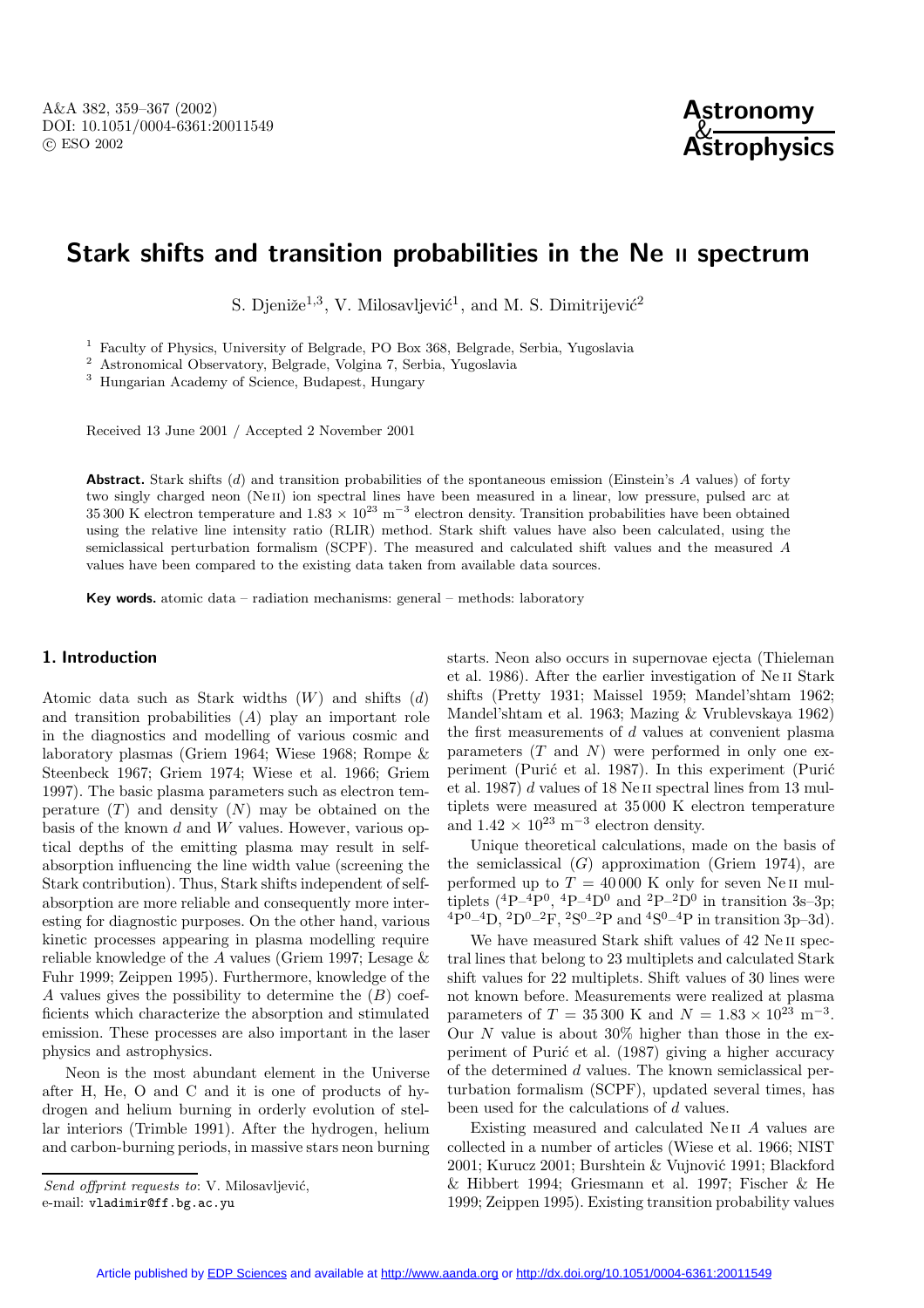of the spontaneous emission (Einstein's A values) corresponding to the Ne<sub>II</sub> transitions investigated have also been checked using the known relative line intensity ratio (RLIR) method described in Djeniže  $&$  Bukvić (2001). It was found that 32 A values of the investigated 41 transitions need a correction.

#### **2. Experiment**

A modified version of the linear low-pressure pulsed arc (Djeniže et al. 1991; Djeniže et al. 1992; Djeniže et al. 1998; Milosavljević et al. 2000) has been used as an optically thin plasma source. A pulsed discharge was driven in a quartz discharge tube of 5 mm inner diameter and effective plasma length of  $7.2 \text{ cm}$  (Fig. 1 in Djeniže et al. 1991; Djeniže et al. 1998). The tube has end-on quartz windows on the side of the spectrograph. On the opposite side of the electrodes the glass tube was expanded in order to reduce erosion of the glass wall and also sputtering of the electrode material onto the quartz windows. The working gas was pure neon at 133 Pa filling pressure in the flowing regime. Spectroscopic observations of isolated spectral lines were made along the axis of the discharge tube. A capacitor of 14  $\mu$ F was charged up to 2.5 kV. The line profiles were recorded using a step-by-step technique with a photomultiplier (EMI 9789 QB) and a grating spectrograph (Zeiss PGS–2, reciprocal linear dispersion 0.73 nm/mm in the first order) system. The system was calibrated by using an EOA–101 standard lamp located at 40 cm distance from the spectrograph input slit. The instrumental FWHM of 0.008 nm was determined by using the narrow spectral lines emitted by the hollow cathode discharge. The recorded profiles of these lines are Gaussian in shape to within 8% accuracy within the wavelength range of the investigated spectral lines. The spectrograph exit slit (10  $\mu$ m) with the calibrated photomultiplier was micrometrically moved along the spectral plane in small wavelength steps (0.0073 nm). The averaged photomultiplier signal (five shots at the same spectral range) was digitalized using an oscilloscope, interfaced to a computer. All spectral line profiles were recorded at the same detection conditions. A sample output, as example, is shown in Fig. 1.

Plasma reproducibility was monitored by the Ne II line radiation and by the discharge current (it was found to be within  $\pm 3\%$ ). The discharge characteristics were determined by analyzing the Rogowski coil signal. The values found were: discharge current  $= 2.95$  kA, discharge period = 70  $\mu$ s, thermal resistance = 0.44  $\Omega$ , and decre $ment = 2.6.$ 

The measured profiles were of the Voigt type due to the convolution of the Lorentz, Stark, and Gaussian profiles with Doppler and instrumental broadening. For the electron density and temperature of our experiments the Lorentz fraction in the Voigt profile was dominant (over 88%). Van der Waals and resonance broadening were estimated to be smaller by more than one order of magnitude



Fig. 1. Recorded spectrum with several investigated Ne II lines.

in comparison to Stark, Doppler and instrumental broadening. The standard deconvolution procedure (Davies & Vaughan 1963; Milosavljević & Poparić 2001) was computerized using a least squares algorithm. Total line intensity (I) corresponds to the area under the line profile. One can notice, see Fig. 1, that the investigated spectral lines are well isolated while the continuum is close to the zero value within the same range of wavelengths. These facts are important for accurate determination of the total line intensities and the values are very convenient as they increase the reliability of the results. Great care was taken to minimize the influence of self-absorption on the total line intensity determination. The opacity was checked by measuring relative line intensity  $(I)$  ratios within the low lying multiplets (Nos. 1, 2 and 7) in the Ne II spectrum during the decaying plasma. Absence of the self-absorption would cause constant relative line intensity ratio (Djeniže  $\&$  Bukvić 2001). This is fullfilled in the case of the low lying multiplets within  $\pm 5\%$  (see Fig. 4). Therefore, the influence of the self-absorption on the total line intensity values for Ne ii lines can be neglected.

Basic investigations were made of the electrical and optical characteristics of the part of the discharge channel connecting the narrow linear tube and the electrodes. We have inspected the shape of the discharge using a low current DC discharge. We found that the diameter of the discharge channel outside the narrow tube is about three times wider than in the tube and the discharge channel is bent toward the electrodes. Therefore, the current density is approximately 10 times lower than in the tube. We also found that the brightness of the narrow tube is nearly 10 times higher than outside the tube. In the pulsed regime the shape of the discharge was checked photographically and we found that the shape does not change with respect to that of the DC discharge. Taking into account these measurements we estimated that the density of the radiation coming from outside the narrow tube is on average at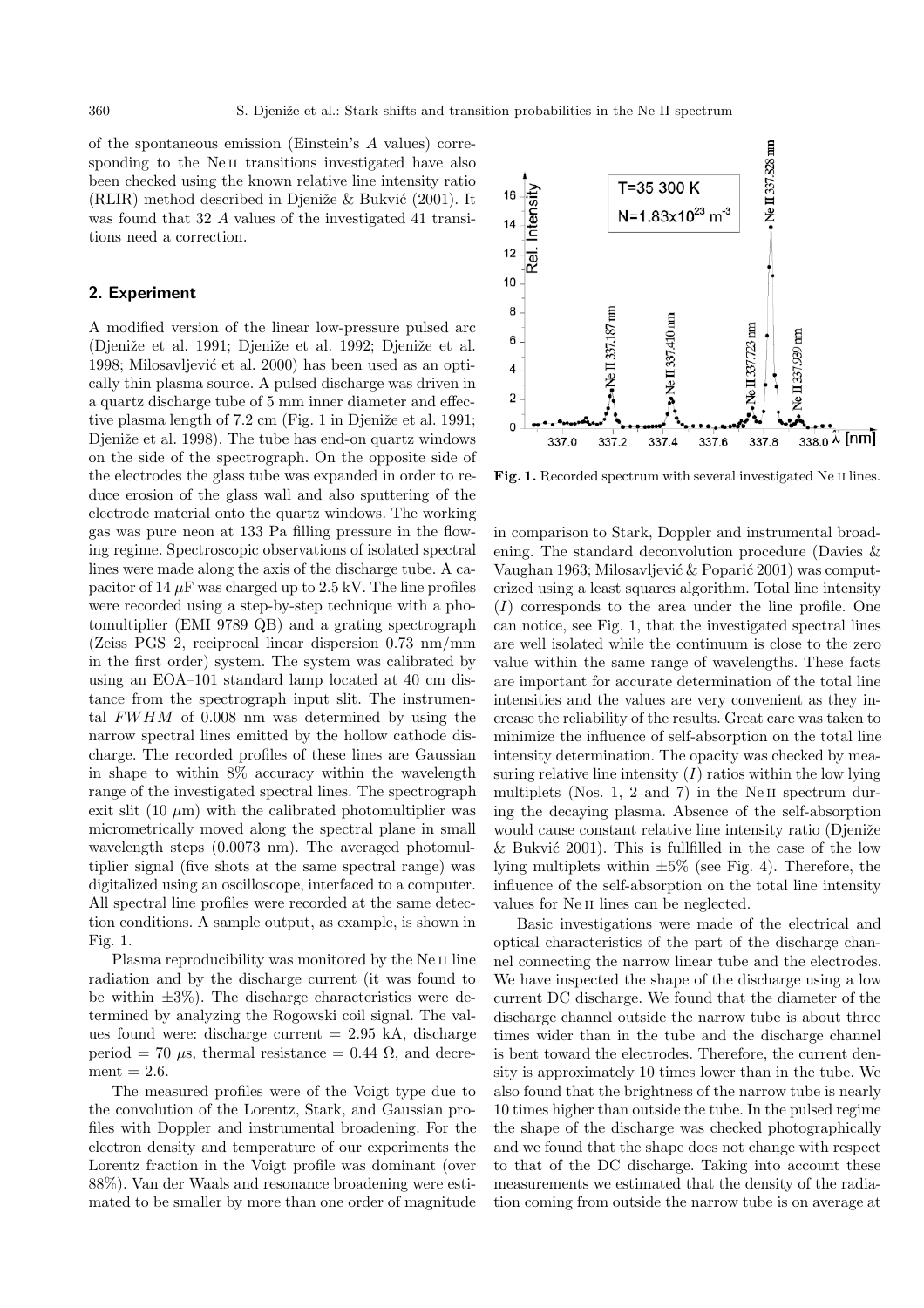least 5 to 10 times lower than the radiation density coming from the tube. We also estimated that the length of the discharge outside the tube, contributing to the light captured by the spectrograph, does not exceed 10 mm i.e. it is 7 times shorter than the tube. Therefore, the overall contribution of the light coming from the discharge outside the narrow tube is 1.5%–3% of the total intensity. Thus, the line profile is "spoiled" by the same amount by an unknown profile coming from the part which connects the linear tube to the electrodes. Fluctuations of the light intensity in the shot-by-shot technique that we have applied are of the order of 3%–5% if the lines under consideration originate from buffer gas, or up to 20% if the spectral lines originate from sputtered material. So it can be concluded that the contribution of the "cold" plasma is masked by the uncertainty caused by fluctuations of the plasma source. The "effective length" is related to the interferometric measurements. It is a few percent longer than the geometrical length of the tube due to the fact that plasma is not restricted just to the area inside the narrow tube. The value of the "effective length" is estimated on an empirical basis. The effective plasma length used can be treated as optically thin for the Ne II lines under investigation.

The plasma parameters were determined using standard diagnostic methods (Griem 1964; Wiese 1968; Rompe & Steenbeck 1967). Thus, the electron temperature  $(T)$ was determined from the Boltzmann plot of the relative intensities of Ne ii spectral lines. First, this was done for 14 Ne ii lines (331.98 nm, 336.06 nm, 337.18 nm, 341.48 nm, 341.69 nm, 341.77 nm, 350.36 nm, 356.83 nm, 366.41 nm, 369.42 nm, 429.04 nm, 439.19 nm, 440.93 nm and 441.32 nm) within an energy interval of 7.13 eV for corresponding upper-levels, assuming the existence of local thermodynamic equilibrium (LTE), according to the criterion in Griem (1964). All necessary atomic data were taken from Wiese et al. (1966) and Striganov & Sventickij (1966). The electron temperature obtained at 17  $\mu$ s after the beginning of the discharge was  $34\,500 \mathrm{K} \pm 6\%$ . Second, it was done for all investigated (41 NeII) lines, within an energy interval of 7.45 eV, using our new A values. At  $17 \mu s$  after the beginning of the discharge we found an electron temperature of 35 300 K  $\pm$  3%. It turns out that the fitting correlation factor was excellent (0.997).

As an example, the Boltzmann plot obtained at  $17\mu s$ after the beginning of the discharge is presented in Fig. 2. The electron temperature decay is presented in Fig. 3, together with the electron density  $(N)$  decay. The latter was measured using the well-known single laser interferometry technique (Ashby et al. 1965) for the 632.8 nm He-Ne laser wavelength with an estimated error of  $\pm 4\%$ (this corresponds to 1/4 fringe uncertainty on a total of 7 fringes). The electron density decay is presented, also, in Fig. 3. Taking into account the temporal dependence of T and  $N$  and the criteria for the existence of LTE (Griem 1964; Hey 1976), we can conclude that relevant Ne<sub>II</sub> ion level populations remain in LTE up to 50  $\mu$ s after the beginning of the discharge.



**Fig. 2.** Boltzmann plot.



**Fig. 3.** Temporal evolution of the electron temperature  $(T)$ and electron density  $(N)$  during plasma decay.

At 17  $\mu$ s after the beginning of the discharge, when the shifted Ne ii spectral line profile center positions were monitored, the electron temperature found was 35 300 K and the electron density 1.83  $\times$   $10^{23}$   $\mathrm{m}^{-3}.$ 

#### 2.1. Stark shift measurements

The Stark shifts were measured relative to the unshifted spectral lines emitted by the same plasma (Milosavljević et al. 2000 and references therein). The Stark shift of A spectral line can be measured experimentally by evaluating the position of the spectral line center  $(X_c)$  recorded at two different electron density values during plasma decay. In principle, the method requires recording the spectral line profile at the high electron density  $(N_1)$  that causes an appreciable shift and then later when the electron concentration has dropped to a value  $(N_2)$  lower by at least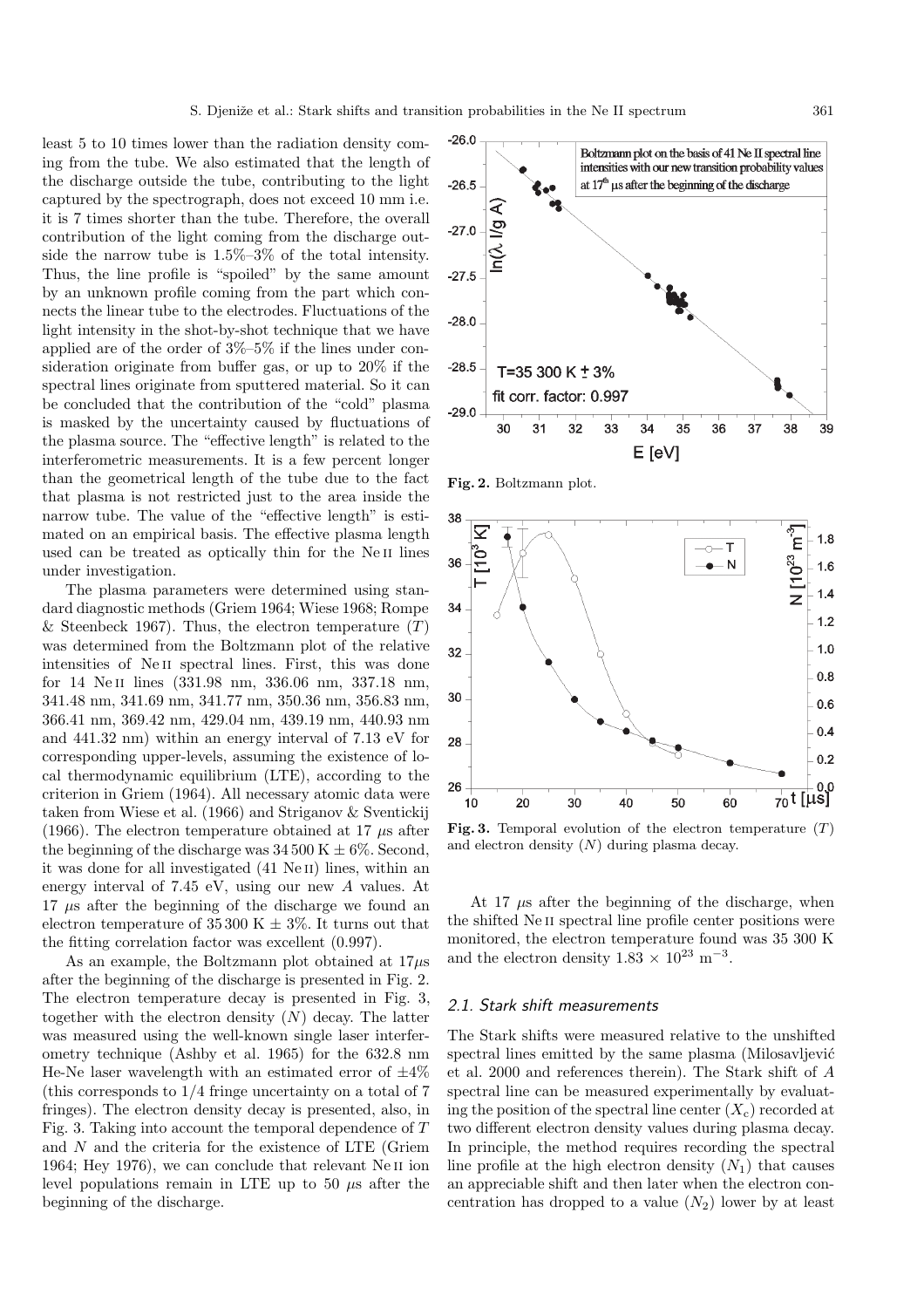an order of magnitude. The difference of the line center positions in these two cases is  $\Delta d$ , so that the shift  $d_1$  at the higher electron density  $N_1$  is:

$$
d_1 = N_1 \cdot \Delta d / (N_1 - N_2). \tag{1}
$$

The Stark shift data were corrected for the electron temperature decay (Popović et al. 1992). Stark shift data are determined with  $\pm 0.0008$  nm error at a given N and T.

#### 2.2. Transition probability measurements

Transition probabilities of spontaneous emission of 41 transitions in the Ne ii spectrum have been obtained using the RLIR method (Djeniže  $&$  Bukvić 2001). The total line intensities  $(I)$  have been measured with high accuracy  $(3\% - 5\%)$  using the step-by-step technique (described above) for the line profiles recording. In the case when plasma remains at LTE the well-known formula (Griem 1974):

$$
(I_1/I_2)_{\text{EXP}} = (A_1g_1\lambda_2/A_2g_2\lambda_1)\exp(\Delta E_{21}/kT),
$$
 (2)

can be used for a comparison between measured relative line intensity ratios and corresponding calculated values, taking into account the validity of the Boltzmann distribution for the population of the excited levels in emitters. In this expression  $I$  denotes the measured relative intensity,  $\lambda$  the wavelength of the transition, A the transition probability of the spontaneous emission, E the excitation energy from the ground energy level, and g the corresponding statistical weight.  $T$  is the electron temperature of the plasma in LTE and k is the Boltzmann constant. In the case where the spectral lines to be compared belong to the same multiplet, Eq. (2) can be re-written in the form:

$$
(I_1/I_2)_{\text{EXP}} = A_1 g_1/A_2 g_2,\tag{3}
$$

due to the very small difference between excitation energies and wavelengths related to the compared lines. Eq. (3) provides a possibility for checking the existing A values associated with the transitions within a multiplet.

We found that the experimental ratios are constant (within  $\approx \pm 5\%$ ) within the same multiplet during the plasma decay. This offers the possibility to use the comparison between measured and calculated relative line intensity ratios as a method (Djeniže  $&$  Bukvić 2001) for estimating the transition probabilities relative to the A value selected as reference.

The choice of the A reference value is important, but it is not crucial. In fact, the information contained in the ratios of relative line intensities is essential. In this paper we have taken the transition probabilities of the most intensive lines (333.487 nm and 303.448 nm) as the reference values. There are two practical reasons for such a choice. First, the transition probability values for these lines have remained unchanged for many years in NIST (NBS) (NIST 2001) and in the tables in Wiese et al. (1966). Second, due to their high intensity, measurements related to these

lines are most reliable. Using the Eqs. (2) and (3) we found that 32 of the existing A values (NIST) in the investigated Ne II transitions need corrections which are, in most of the cases, within the given uncertainties (NIST) of these lines.

#### **3. Method of calculation**

The semiclassical perturbation formalism, as well as the corresponding computer code (Dimitrijević  $\&$  Sahal– Bréchot 1996a,b), have been updated and optimized several times (Sahal–Bréchot 1974; Fleurier et al. 1977; Dimitrijević & Sahal–Bréchot 1984; Dimitrijević et al. 1991; Dimitrijević & Sahal–Bréchot 1996b). The calculation procedure, with a discussion of updating and validity criteria, has been briefly reviewed (e.g. in Dimitrijević & Sahal–Bréchot 1996a,b), so that only the basic details of the calculations will be presented here. The Stark full width  $(W)$  at the intensity half maximum (FWHM) and the shift  $(d)$  of an isolated spectral line may be expressed as (Dimitrijević & Sahal–Bréchot 1996a,b; Fleurier et al. 1977)

$$
W = N \int vf(v) dv \left( \sum_{i' \neq i} \sigma_{ii'}(v) + \sum_{f' \neq f} \sigma_{ff'}(v) + \sigma_{el} \right) + W_{R}
$$
  

$$
d = N \int vf(v) dv \int_{R_3}^{R_{D}} 2\pi \rho d\rho \sin 2\phi_{p}, \qquad (4)
$$

where N is the electron density,  $f(v)$  is the Maxwellian velocity distribution function for electrons,  $\rho$  denotes the impact parameter of the incoming electron,  $i$  and  $f$  denote the initial and final atomic energy levels, and  $i'$ ,  $f'$ their corresponding perturbing levels, while  $W_R$  gives the contribution of the Feshbach resonances (Fleurier et al. 1977). The inelastic cross section  $\sigma_{j,j'}(v)$ ,  $j = i$ , f can be expressed by an integral over the impact parameter of the transition probability  $P_{jj'}(\rho, v)$  as

$$
\sum_{j' \neq j} \sigma_{jj'}(v) = \frac{1}{2} \pi R_1^{2} + \int_{R_1}^{R_{\text{D}}} \sum_{j \neq j'} P_{jj'}(\rho, v), j = i, f \qquad (5)
$$

and the elastic cross section is given by

$$
\sigma_{\rm el} = 2\pi R_2^2 + \int_{R_2}^{R_{\rm D}} 8\pi \rho \mathrm{d}\rho \sin^2 \delta
$$
  

$$
\delta = (\phi_{\rm p}^2 + \phi_{\rm q}^2)^{1/2}.
$$
 (6)

The phase shifts  $\phi_{\rm p}$  and  $\phi_{\rm q}$  due respectively to the polarization potential  $(r^{-4})$  and to the quadripolar potential  $(r^{-3})$ , are given in Sect. 3 of Chapter 2 in Sahal–Bréchot (1969a).  $R_D$  is the Debye radius. All the cut-offs  $R_1, R_2$ ,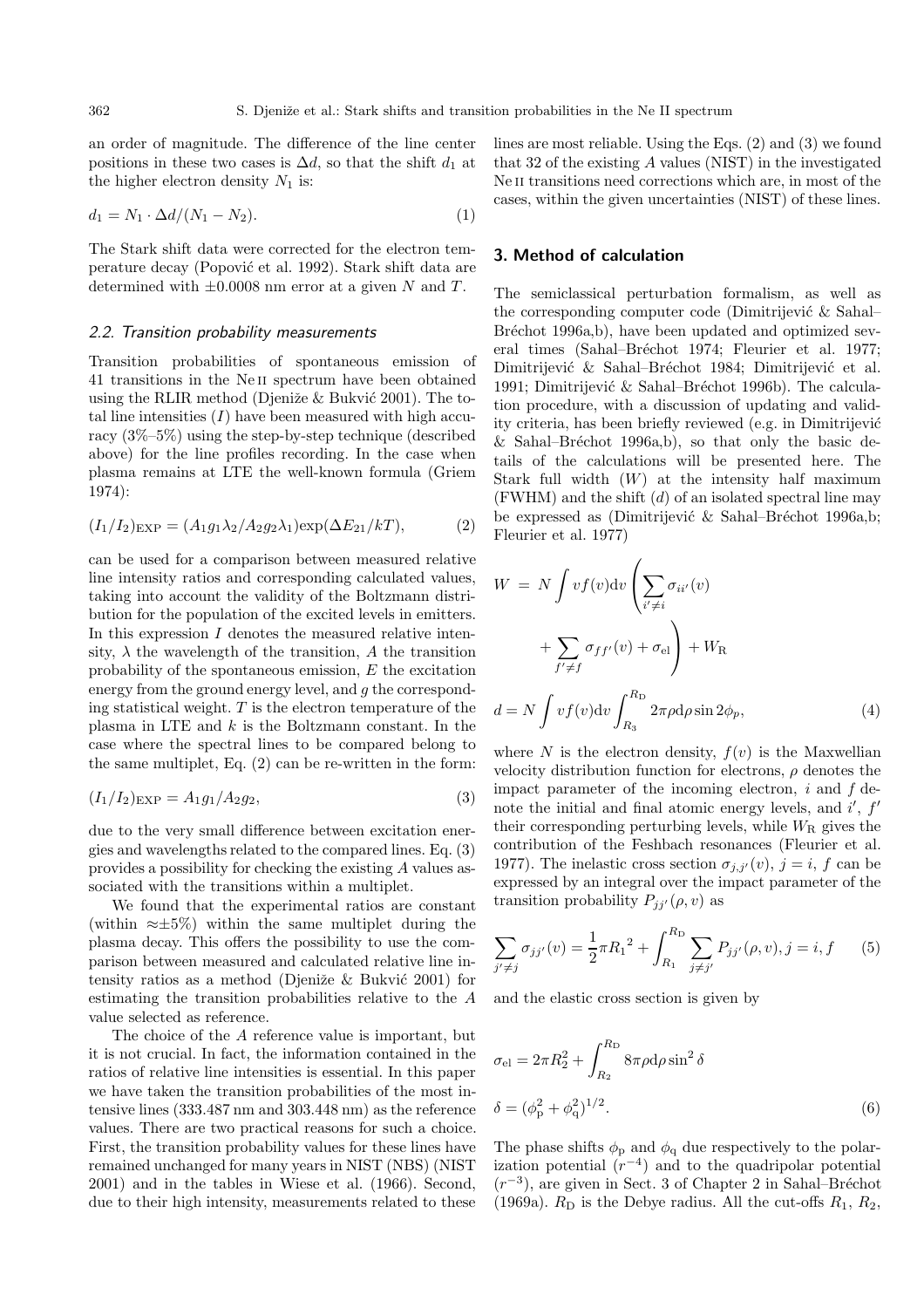ĻI,

 $R_3$  are described in Sect. 1 of Chapter 3 in Sahal–Bréchot (1969b). For electrons hyperbolic paths due to the attractive Coulomb force were used, while for perturbing ions the paths are different since the force is repulsive. The formulae for the ion-impact widths and shifts are analogous to Eqs.  $(4)$ – $(6)$ , without the resonance contribution to the width. The difference in calculation of the corresponding transition probabilities and phase shifts as functions of the impact parameter in Eqs.  $(5)-(6)$  is in the ion perturber trajectories which are influenced by the repulsive Coulomb force instead of an attractive one as for electrons.

Atomic energy levels not existing (or revised) in (Moore 1971; Bashkin & Stoner 1978) have been taken in (Quinet et al. 1994). It should be mentioned that the Ne II spectrum is not well determined experimentally so that the set of experimental perturbing atomic energy levels needed for a semiclassical perturbation method calculation with the usual average accuracy of  $\pm 30\%$ , is not complete.

#### **4. Results**

#### 4.1. Stark shift

The results of the measured Stark shift  $(d_m)$  values at electron temperature  $T = 35300$  K and electron density  $1.83 \times 10^{23}$  m<sup>-3</sup> are shown in Table 1.

Our calculated Stark shift values are presented in Table 2.

#### 4.2. Transition probabilities

We have monitored the ratios  $(I_1/I_2)_{\text{EXP}}$  for spectral lines that belong to the same multiplet in a wide range of the decaying plasma up to the moment when the line intensity maximum dropped down to 8% of its maximal value. We have found that these experimental ratios are constant to within  $\pm 5\%$  during the plasma decay. This suggests that the comparison between the measured and calculated relative line intensity ratios can be used as a method for estimating the transition probabilities relative to the selected reference A values. We suppose that there is at least one pair of lines, belonging to the same multiplet, for which measured and calculated relative line intensity ratios are in agreement (to within the accuracy of the measurements) during the whole plasma decay period. If such agreement really exist one can accept these lines, with the corresponding transition probabilities, as the reference lines. Among the lines that we have investigated such behavior is found for the 333.487 nm and 332.716 nm lines in multiplet No. 2 and for the 303.448 nm and 303.773 nm lines in multiplet No. 8. These facts allow us to conclude that the existing transition probability values of the strong 333.487 nm and 303.448 nm Ne ii lines can be used as reference A values.

As an example, relative line intensity ratios measured for the lines within the same multiplet, as an example, are presented in the Fig. 4.

 $2.0$ EXP.  $1.5$  $\bf K$ Ŵ  $1.0$  $0.5$ multip. No. 56  $I<sub>1</sub>(439.194 nm)/I<sub>2</sub>(440.930 nm)$  $2.5$ EXP.  $2.0$ K Ŵ Ň  $1.5$  $1.0$ multip. No. 7  $I<sub>1</sub>(332.375 nm)/I<sub>2</sub>(337.828 nm)$  $4.5$ EXP.  $4.0$  $3.5$ K Ń  $\mathbf{w}$ multip. No. 2  $3.0$  $I<sub>1</sub>(333.487 nm)/I<sub>2</sub>(332.716 nm)$ EXP.  $2.5$  $2.0$ Ń K Ŵ  $1.5$ multip. No. 1  $I_{1}(369.419 \text{ nm})/I_{2}(366.411 \text{ nm})$  $1.0$  $20$  $30$  $\Omega$  $10$ 40 50 60 70 80 90 100 t  $[µs]$ 

**Fig. 4.** Relative line intensity ratios  $(I_1/I_2)$  within the multiplets. • our experimental values during the plasma decay. Theoretical values  $(Eq. (3))$ :  $(- - )$  W, from Wiese et al.  $(1966)$ ;  $(- \cdot -)$  N, from NIST  $(2001)$ ;  $(\cdot \cdot \cdot)$  K, from Kurucz  $(2001)$  and  $(-)$  EXP, calculated with our experimentally obtained A values from Table 1. The error bars represent  $\pm 8\%$  uncertainties.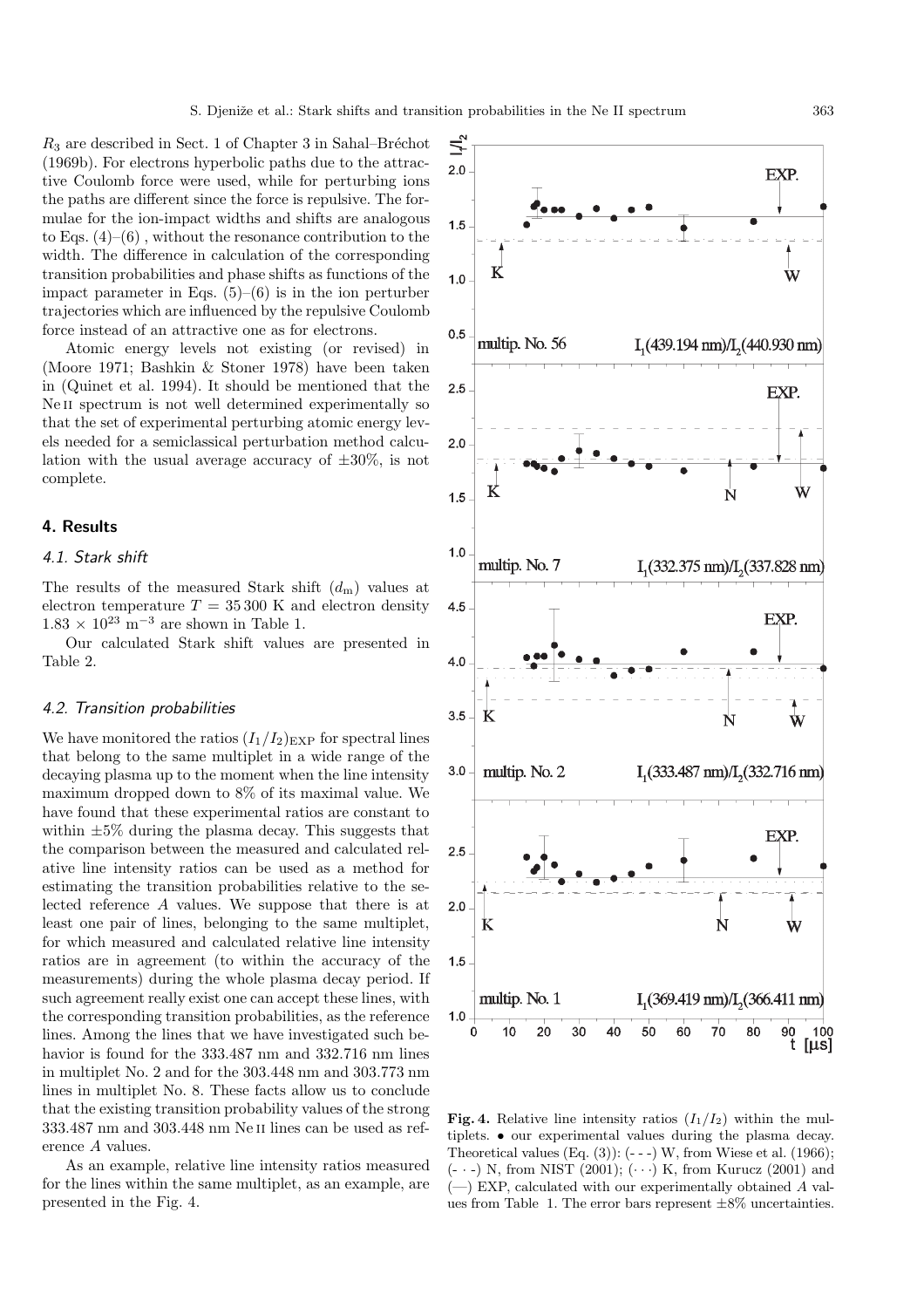Table 1. Our measured Stark shift  $(d_m)$  values for the Ne II spectral lines at 35 300 K electron temperature and  $1.83 \times 10^{23}$  m<sup>-3</sup> electron density. Positive shift is toward the red.  $A_{\exp}$  (in  $10^8 \text{ s}^{-1}$ ) represent our measured transition probability values.  $A_{\text{W}}$ , A<sub>N</sub>, A<sub>K</sub>, A<sub>GMW</sub> and A<sub>BV</sub> denote values taken from Wiese et al. (1966), NIST (2001), Kurucz (2001), Griesmann et al. (1997) and Burshtein & Vujnović (1991), respectively (also in  $10^8 \text{ s}^{-1}$ ).

| Transition  | Multiplet                                                        | $\lambda$ (nm) | $E$ (eV)  | $\mathfrak{g}$   | $d_{\rm m}$ (pm)  | $A_{\exp}$       | $A_{\rm W}$              | $A_{\rm N}$              | $A_{\rm K}$  | $A_{\text{GMW}}$ | $A_{\rm BV}$ |
|-------------|------------------------------------------------------------------|----------------|-----------|------------------|-------------------|------------------|--------------------------|--------------------------|--------------|------------------|--------------|
| $3s-3p$     | $^{4}P-^{4}P^{0}$                                                | 369.419        | 30.52     | 6                | $-0.7$            | $1.13 \pm 10\%$  | 0.96                     | 1.0                      | 1.002        | 0.947            | 0.870        |
|             | $^{(1)}_{\rm 4P\text{-}4D^0}$                                    | 366.411        | $30.55\,$ | $\overline{4}$   | $\!-0.2$          | $0.74\pm10\%$    | $0.67\,$                 | $0.70\,$                 | $\,0.6822\,$ | $\,0.553\,$      | $0.560\,$    |
|             |                                                                  | 333.487        | $30.88\,$ | $8\,$            | $-0.6$            | $1.80 \pm 10\%$  | $1.8\,$                  | 1.8                      | 1.839        |                  |              |
|             | (2)                                                              | 336.063        | $30.96\,$ | $\,4$            | $0.0\,$           | $0.90\pm10\%$    | 0.73                     | 0.82                     | 0.8298       |                  |              |
|             |                                                                  | 332.716        | $30.95\,$ | $\overline{4}$   | $\!-0.8$          | $0.90 \pm 10\%$  | $0.98\,$                 | 0.91                     | 0.9499       |                  |              |
|             | ${}^{4}P-{}^{4}S^{0}$                                            | 300.166        | $31.36\,$ | $\overline{4}$   | $\!-0.8$          | $0.80 \pm 16\%$  | 0.78                     | 0.87                     | 0.8853       | 0.763            | 0.690        |
|             | (4)                                                              | 302.886        | $31.36\,$ | $\overline{4}$   | $0.0\,$           | $0.61\pm16\%$    | $0.57\,$                 | 0.47                     | 0.4669       | 0.420            | $0.420\,$    |
|             | ${}^2P-{}^2D^0$                                                  | 372.708        | $31.18\,$ | $\overline{4}$   | $-2.5\,$          | $1.26 \pm 16\%$  | $1.0\,$                  | 0.98                     | 1.146        | 0.870            | $0.800\,$    |
|             | $^{(5)}_{\rm 2p-2p^0}$                                           |                |           |                  |                   |                  |                          |                          |              |                  |              |
|             |                                                                  | 332.375        | $31.51\,$ | $\,4$            | $0.0\,$           | $1.45 \pm 10\%$  | $1.4\,$                  | $1.6\,$                  | 1.408        | $1.350\,$        | $1.280\,$    |
|             | $^{(7)}_{\rm 2D-^2F^0}$                                          | 337.828        | $31.53\,$ | $\,2$            | $0.0\,$           | $1.58\pm10\%$    | $1.3\,$                  | $1.7\,$                  | $1.533\,$    | $1.620\,$        | $1.350\,$    |
| $3s' - 3p'$ |                                                                  | 356.853        | $34.02\,$ | $8\,$            | $\!-0.6$          | $2.36\pm16\%$    | $1.3\,$                  | $1.4\,$                  | $1.534\,$    |                  |              |
|             | $^{(9)}_{2D-^{2}P^{0}}$                                          |                |           |                  |                   |                  |                          |                          |              |                  |              |
|             |                                                                  | 331.975        | $34.28\,$ | $\,2$            | $-1.0$            | $2.10 \pm 16 \%$ | $1.7\,$                  | $1.6\,$                  | 1.701        |                  |              |
|             | $^{(10)}_{\,4\text{P}^{0}\text{-}{}^{4}\text{D}}$                |                |           |                  |                   |                  |                          |                          |              |                  |              |
| $3p-3d$     |                                                                  | 303.448        | 34.61     | $8\,$            | $0.0\,$           | $3.10 \pm 10\%$  | $3.1\,$                  | $3.1\,$                  | $2.797\,$    | 2.700            |              |
|             | (8)                                                              | 302.704        | $34.62\,$ | $\,6\,$          | $0.4\,$           | $1.44 \pm 10\%$  | $1.51\,$                 | $1.4\,$                  | $1.33\,$     |                  |              |
|             |                                                                  | 303.773        | $34.63\,$ | $\,4\,$          | $\rm 0.2$         | $2.10\pm10\%$    | $2.0\,$                  | $2.1\,$                  | 1.848        |                  |              |
|             | ${}^4D^{0-4}D$                                                   | $332.920\,$    | 34.61     | $\,8\,$          | $0.8\,$           | $1.00 \pm 16\%$  | $0.87\,$                 | 0.88                     | $\,0.9039\,$ | 0.858            |              |
|             | (12)                                                             | 335.790        | $34.62\,$ | $\,6\,$          | $1.4\,$           | $0.66 \pm 16\%$  | 0.55                     | 0.50                     | 0.5541       |                  |              |
|             |                                                                  | 332.029        | $34.62\,$ | $\,6\,$          |                   | $0.40 \pm 16 \%$ | $0.13\,$                 | $0.21\,$                 | 0.2106       |                  |              |
|             |                                                                  | 337.410        | $34.63\,$ | $\,4\,$          | $3.1\,$           | $0.38\pm18\%$    | $0.38\,$                 | $0.30\,$                 | ${0.3432}$   |                  |              |
|             |                                                                  | 336.289        | $34.64\,$ | $\,2$            | $\rm 0.9$         |                  |                          |                          |              |                  |              |
|             |                                                                  | 337.939        | $34.64\,$ | $\,2$            | $2.5\,$           | $0.31\pm20\%$    | $0.35\,$                 | 0.30                     | 0.3127       |                  |              |
|             | $^2\mathrm{D}^{0}\text{--}^2\mathrm{F}$                          | 341.771        | $34.75\,$ | $\,8\,$          | $2.4\,$           | $1.65\pm16\%$    | $2.0\,$                  | $1.6\,$                  | 1.457        |                  |              |
|             | $^{(20)}_{\text{2D}^{0-2}\text{D}}$                              | 341.482        | $34.81\,$ | $\,6\,$          | $3.1\,$           | $0.70 \pm 16\%$  | 0.41                     | 0.018                    | 0.3972       |                  |              |
|             |                                                                  | 341.682        | $34.75\,$ | $\,6\,$          | $4.2\,$           | $0.85\pm16\%$    | $0.67\,$                 | 0.64                     | 0.3877       |                  |              |
|             | $^{(21)}_{\text{2D}^{0\_4}\text{P}}$                             |                |           |                  |                   |                  |                          |                          |              |                  |              |
|             |                                                                  | 337.187        | $34.86\,$ | $\,6\,$          | $0.7\,$           | $0.35\pm18\%$    | $0.12\,$                 | 0.22                     | $0.7586\,$   |                  |              |
|             | $^{(22)}_{^{2}\text{S}^{0\_2}\text{P}}$                          |                |           |                  |                   |                  |                          |                          |              |                  |              |
|             |                                                                  | 350.361        | $34.88\,$ | $\,2$            | $0.0\,$           | $2.55 \pm 16\%$  | $1.9\,$                  | $2.0\,$                  | $2.207\,$    |                  |              |
|             | (28)                                                             |                |           |                  |                   |                  |                          |                          |              |                  |              |
|             | $^{2}\mathrm{P}^{0}$ <sup>2</sup> P                              | 369.709        | $34.88\,$ | $\,2$            |                   | $0.29 \pm 18 \%$ | $0.34\,$                 | $0.28\,$                 | 0.2495       |                  |              |
|             | $^{(41)}_{8^{0-2}D}$                                             | 362.806        | $34.93\,$ | $\,4$            | $3.5\,$           | $0.40 \pm 18\%$  | $0.57\,$                 | 0.60                     | $0.5158\,$   |                  |              |
|             |                                                                  | 365.993        | $34.75\,$ | $\,6\,$          | $4.0\,$           | $0.14 \pm 18 \%$ | 0.11                     | 0.067                    | 0.0629       |                  |              |
|             | $^{(33)}_{\rm 4S^0-^4F}$                                         | 363.275        | $34.77\,$ | $\overline{4}$   | $6.9\,$           | $0.23\pm18\%$    | 0.09                     | 0.13                     | ${0.3903}$   |                  |              |
|             |                                                                  | 357.126        | $34.83\,$ | $\,6\,$          | $2.9\,$           | $0.84 \pm 16 \%$ | 0.43                     | 0.63                     | 0.9687       |                  |              |
|             | (31)                                                             |                |           |                  |                   |                  |                          |                          |              |                  |              |
|             | $^{4}\mathrm{S}^{0-4}\mathrm{P}$                                 | $356.584\,$    | $34.84\,$ | $\overline{4}$   | 2.2               | $0.84 \pm 16\%$  | 0.82                     | 0.62                     | 0.1895       |                  |              |
|             | (34)                                                             |                |           |                  |                   |                  |                          |                          |              |                  |              |
| $3p'$ -3d'  | $^{2}\mathrm{P}^{0} - ^{2}\mathrm{D}$<br>${}^{2}P^{0} - {}^{2}P$ | 333.612        | 37.97     | $\sqrt{4}$       | $1.3\,$           | $1.20 \pm 16\%$  |                          | $1.10\,$                 | 0.9316       |                  |              |
| $3p-4s$     |                                                                  | 337.728        | 35.20     | $\boldsymbol{2}$ | $5.4\,$           | $0.64 \pm 20\%$  |                          | $\overline{\phantom{0}}$ | 0.6851       |                  |              |
|             | ${}^{4}D^{0} - {}^{4}P$                                          | 303.965        | 34.96     | 6                | $6.4\,$           | $0.93 \pm 16\%$  | —                        | $\qquad \qquad -$        | $1.319\,$    | 0.609            |              |
|             |                                                                  | $303.598\,$    | $35.01\,$ | $\overline{4}$   | $2.0\,$           | $1.29 \pm 16\%$  | $\overline{\phantom{0}}$ | $\qquad \qquad -$        | 1.04         |                  |              |
|             |                                                                  | 303.079        | $35.05\,$ | $\boldsymbol{2}$ | $\qquad \qquad -$ | $1.45 \pm 16\%$  | $\qquad \qquad -$        | $\qquad \qquad -$        | 0.8506       |                  |              |
|             | ${}^{4}P^{0} - {}^{4}P$                                          | 278.002        | $35.01\,$ | $\,4\,$          | $\qquad \qquad -$ | $0.14 \pm 20\%$  | $\qquad \qquad -$        | $\qquad \qquad -$        | 0.1299       |                  |              |
| $3d-4f$     | ${}^4F-{}^4F^0$                                                  | 439.194        | $37.62\,$ | 10               | $-7.2\,$          | $2.68 \pm 10\%$  | $2.2\,$                  | 0.24                     | $2.395\,$    |                  |              |
|             | (56)                                                             | 440.930        | 37.65     | $\,8\,$          | $-5.5\,$          | $2.10 \pm 10\%$  | $2.0\,$                  | $\overline{\phantom{0}}$ | $2.163\,$    |                  |              |
|             | ${}^{4}F-{}^{4}G^{0}$                                            | 429.040        | 37.62     | 12               | $-3.3\,$          | $2.56 \pm 10\%$  | $2.5\,$                  | $2.5\,$                  | 2.448        |                  |              |
|             | (57)                                                             | 441.320        | $37.64\,$ | 6                | $-14.9$           | $2.25\pm10\%$    | 2.0                      | 2.0                      | 1.477        |                  |              |

Our measured transition probability values  $(A_{exp})$ are presented in Table 1 together with A values taken from various theoretical (Wiese et al. 1966; NIST 2001; Kurucz 2001) and experimental data sources (Burshtein  $&$  Vujnović 1991; Griesmann et al. 1997).

#### **5. Discussion**

#### 5.1. Stark shift

In order to make easier the comparison between measured and calculated Stark shift values, the theoretical Stark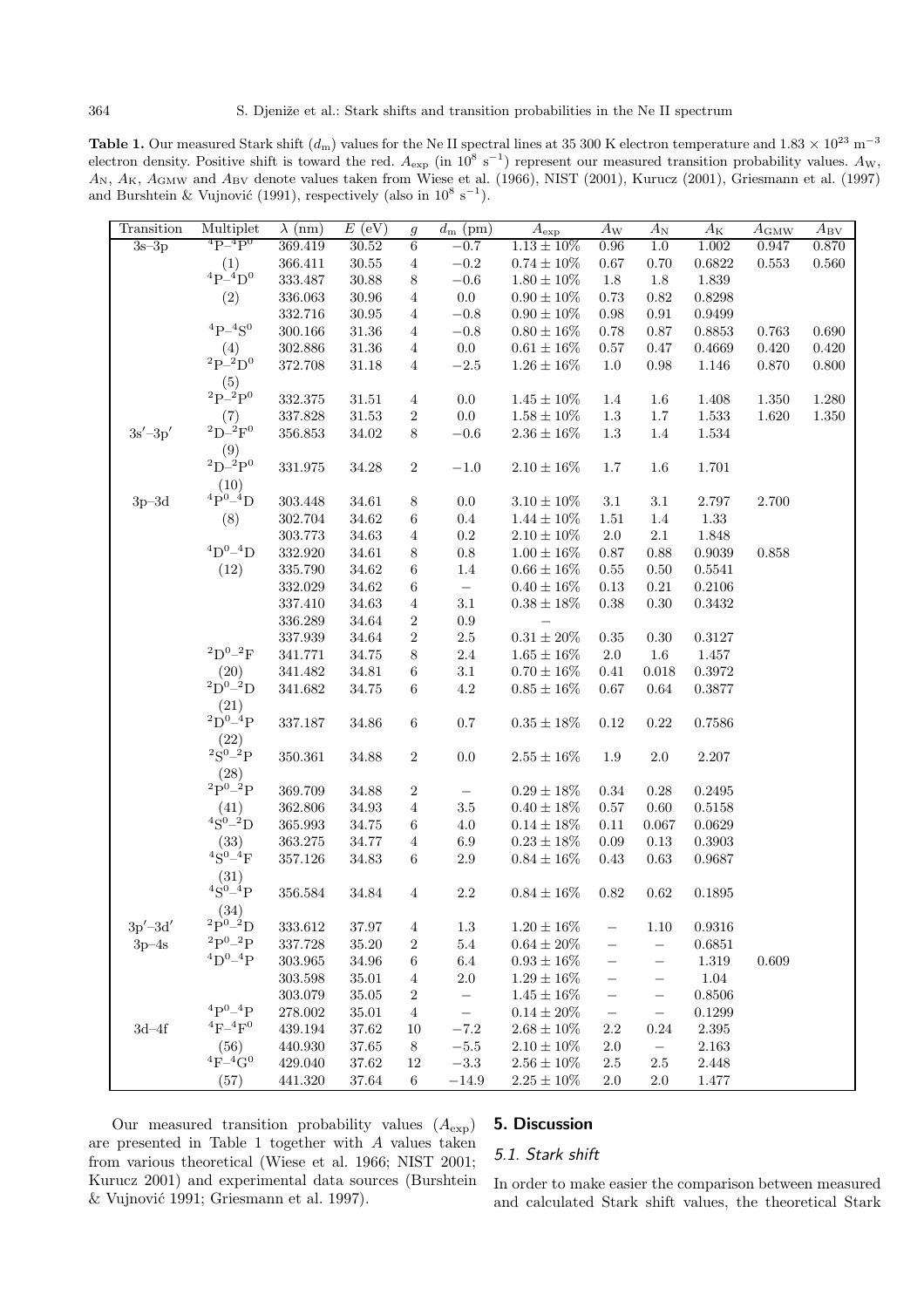**Table 2.** Electron Stark shift (d in pm) calculated by using the semiclassical perturbation formalism (SCPF) [Eqs. (4)–(6)] for the Ne II spectral lines at  $10^{23}$  m<sup>-3</sup> electron density and for electron temperatures from 5000 K up to 100 000 K.  $\bar{\lambda}$  is the mean wavelength in the multiplet. Positive shift is toward the red.

| Transition                                                            | $\lambda$ (nm) | $T(10^4 \text{ K})$ : | 0.5      | 1        | $\overline{2}$ | 3        | 5        | 10       |
|-----------------------------------------------------------------------|----------------|-----------------------|----------|----------|----------------|----------|----------|----------|
| $3s$ <sup>4</sup> P-3p <sup>4</sup> P <sup>0</sup>                    | 372.51         |                       | 0.003    | $-0.365$ | $-0.480$       | $-0.432$ | $-0.543$ | $-0.455$ |
| 3s ${}^{4}P-3p$ ${}^{4}D^{0}$                                         | 334.33         |                       | $-0.035$ | $-0.136$ | $-0.187$       | $-0.178$ | $-0.216$ | $-0.189$ |
| $3s$ <sup>4</sup> P-3p <sup>4</sup> S <sup>0</sup>                    | 298.83         |                       | $-0.039$ | 0.021    | 0.052          | 0.049    | 0.065    | 0.037    |
| 3s ${}^{2}P-3p$ ${}^{2}D^{0}$                                         | 371.41         |                       | $-0.113$ | $-0.287$ | $-0.394$       | $-0.379$ | $-0.455$ | $-0.381$ |
| $3s$ <sup>2</sup> P-3p <sup>2</sup> P <sup>0</sup>                    | 334.27         |                       | $-0.107$ | $-0.058$ | $-0.047$       | $-0.032$ | $-0.036$ | $-0.060$ |
| $3s'~^2D-3p'~^2F^0$                                                   | 357.21         |                       | $-0.128$ | $-0.246$ | $-0.332$       | $-0.308$ | $-0.377$ | $-0.321$ |
| $3\mathrm{s}'$ $^2\mathrm{D}{\text{--}3\mathrm{p}'}$ $^2\mathrm{P}^0$ | 333.78         |                       | $-0.056$ | $-0.113$ | $-0.141$       | $-0.131$ | $-0.158$ | $-0.150$ |
| $3p^{4}P^{0}-3d^{4}D$                                                 | 304.01         |                       | 1.66     | 0.987    | 0.937          | 0.968    | 1.04     | 0.869    |
| $3p~^4D^0-3d~^4D$                                                     | 335.26         |                       | 0.820    | 0.879    | 0.860          | 0.964    | 1.01     | 0.864    |
| $3p~^2D^0-3d~^4F$                                                     | 342.15         |                       | 2.51     | 1.45     | 1.34           | 1.43     | 1.49     | 1.27     |
| $3p~^2D^0-3d~^2F$                                                     | 337.56         |                       | 2.45     | 1.42     | 1.30           | 1.38     | 1.45     | 1.24     |
| $3p~^2D^0-3d~^2D$                                                     | 343.23         |                       | 0.760    | 0.797    | 0.782          | 0.892    | 0.975    | 0.828    |
| $3p~^2D^0-3d~^4P$                                                     | 335.26         |                       | 2.81     | 1.70     | 1.53           | 1.57     | 1.63     | 1.40     |
| $3p~^{2}S^{0}$ -3d $^{2}P$                                            | 347.31         |                       | 1.47     | 1.36     | 1.22           | 1.36     | 1.42     | 1.26     |
| $3p~^2P^0-3d~^2P$                                                     | 365.18         |                       | 1.30     | 1.24     | 1.12           | 1.30     | 1.35     | 1.23     |
| $3p~^4S^0$ –3d $^2D$                                                  | 365.00         |                       | 0.526    | 0.573    | 0.507          | 0.674    | 0.709    | 0.644    |
| $3p~^4S^0-3d~^4F$                                                     | 363.78         |                       | 1.12     | 1.13     | 1.05           | 1.23     | 1.25     | 1.13     |
| $3p~^4S^0$ -3d $^4P$                                                  | 356.00         |                       | 6.79     | 4.40     | 2.46           | 2.61     | 2.17     | 1.58     |
| $3p'~^2P^0-3d'~^2P$                                                   | 342.27         |                       | 0.871    | 0.883    | 0.826          | 0.966    | 1.01     | 0.850    |
| $3p~^2P^0 - 4s~^2P$                                                   | 341.23         |                       | 27.3     | 21.0     | 15.7           | 14.4     | 11.9     | 9.32     |
| $3p~^4D^0-4s~^4P$                                                     | 304.53         |                       | 22.2     | 17.1     | 12.9           | 11.7     | 9.68     | 7.61     |
| $3p~^4P^0 - 4s~^4P$                                                   | 278.52         |                       | 19.0     | 14.7     | 11.3           | 10.1     | 8.46     | 6.58     |

shift dependence on the electron temperature together with the values of the other authors and our experimental results at an electron density of  $10^{23}$  m<sup>-3</sup> are presented graphically in Fig. 5.

Generally, we have obtained very small shift values. Both, experimental and measured d values, are below of one pm, within our experimental accuracy  $(\pm 0.8 \text{ pm})$ . Our measured and calculated  $d$  values have the same sign (see Fig. 5, Tables 1 and 2).

Stark shifts corresponding to the 3p–3d and 3p–4s transition arrays have finite and positive values. Measured shift values corresponding to the 3d-4f transition are negative and confirm the earlier obtained sign in Puric et al. (1987). Our calculated (SCPF) d values are smaller than those from Griem (1974), by up to a factor 6. Moreover, our calculated d values have negative signs in the case of the lines that belong to the 3s–3p transition, contrary to the positive  $d$  values predicted in Griem (1974). These discrepancies in the sign of d and their magnitude can be explained taking into account the new atomic energy levels and differences in the theoretical methods.

Satisfactory agreement exists among our measured and calculated d values in the case of the lines that belong to the 3p–3d transition. Earlier measured 3p–3d shift values (Purić et al. 1987) also agree with our calculated values.

It should be pointed out that we have not performed calculations of  $d$  values belonging to lines in the 3d–4f transition because of the incompleteness of the set of the experimentally determined perturbing energy levels.

The large theoretical d values for 3p  ${}^{2}P^{0}$ –4s  ${}^{2}P$ ,  $3p \frac{4D^0-4s}{4}$  and  $3p \frac{4P^0-4s}{4}$  multiplets are due to close  $4p^{2}P^{0}$  and  $4p^{4}P^{0}$  perturbing levels contributing positively to the shift. The reason for the strong disagreement with our measurements might indicate that  $4p^{2}P^{0}$ and 4p <sup>4</sup>P<sup>0</sup> levels are in fact a combination of different contributions which results in decrease of their influence.

#### 5.2. Transition probabilities

Generally, our measured A values are higher by about  $19\%$ on average than the data provided by NIST (NIST 2001).

In the case of the 3s–3p transition the measured A values (GMW – Griesmann et al. 1997 and BV – Burshtein  $&$  Vujnović 1991) show a tendency to increase in recent years (see Table 1).

We point out here that our four measured A data in the high-lying 3d–4f transition confirm the existing calculated values obtained by (Wiese et al. 1966; NIST 2001; Kurucz 2001), within 9%. It turns out that the recent theoretical calculations (Fischer & He 1999) give different A values which depend on the used approximations. This difference is, for example, in the case of the  $3d \, {}^4P_{3/2}$ -3p  ${}^4S_{3/2}^0$  transition, up to a factor 3 between the results obtained with the multiconfiguration Hartree-Fock (MCHF) method and the multiconfiguration Dirac-Fock (MCDF) method. Moreover, the calculated and measured A values presented in various data sources (Blackford & Hibbert 1994) and (Fischer & He 1999) show mutual discrepancies by up to a factor 100.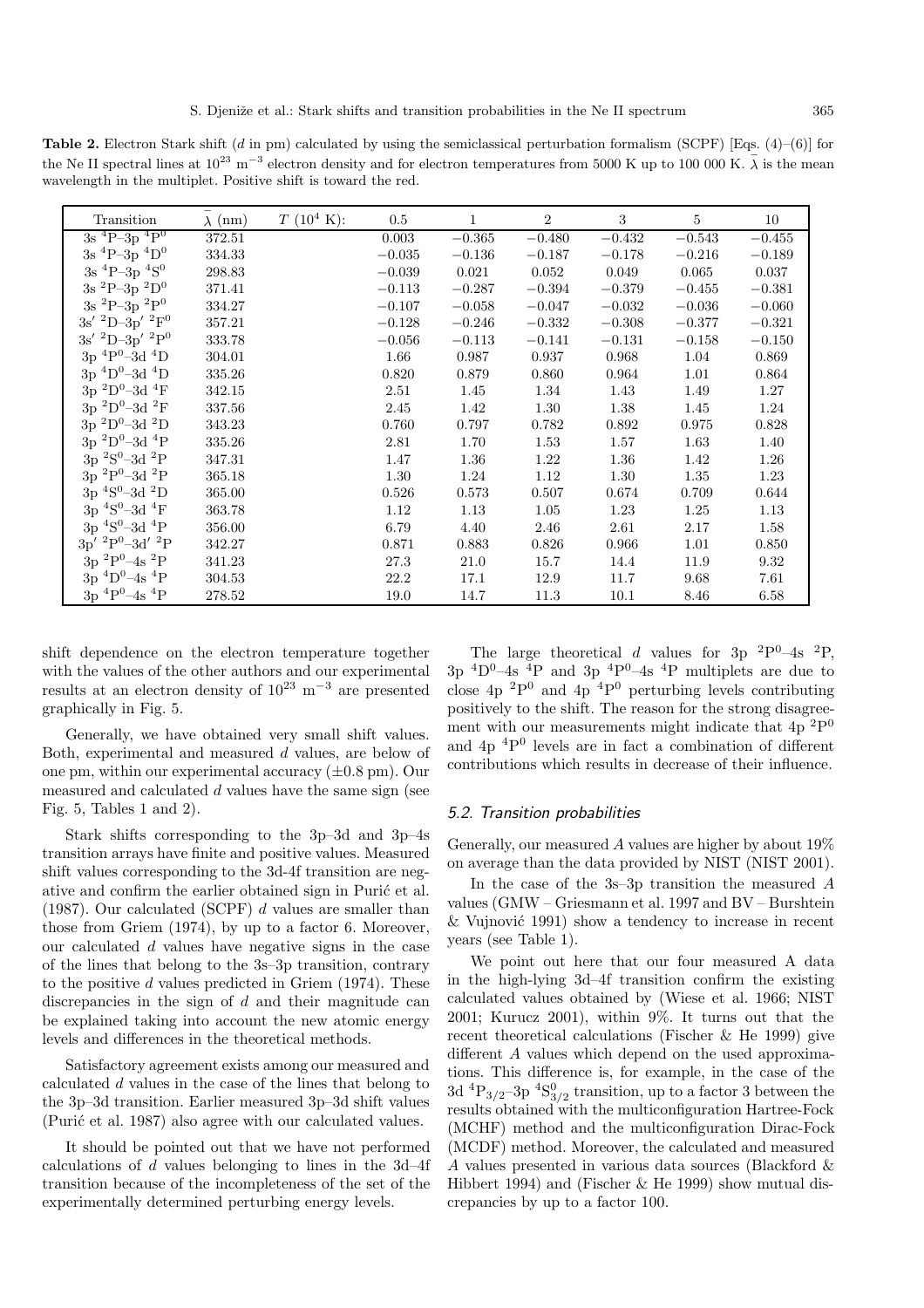

Fig. 5. Stark shift (d in pm) dependence on the electron temperature for various transitions at  $10^{23}$  m<sup>-3</sup> electron density. • our experimental data and  $\Box$ , from Puric et al. (1987). G, theoretical calculations taken form Griem (1974) and our calculated (SCPF) Stark shift values taken from Table 2. The error bars of  $\pm 0.0008$  nm represent the uncertainties of the shift measurements. Positive shift is toward the red.

#### **6. Conclusion**

We have presented in this work experimental Stark shifts for 41 Ne<sub>II</sub> spectral lines at an electron temperature of 35 300 K and an electron density of  $1.83 \times 10^{23}$  m<sup>-3</sup>, as well as calculated Stark shift values for 22 multiplets for an electron density of  $10^{23}$  m<sup>-3</sup> and for electron temperatures from 5000 K up to 100 000 K. The shift values found are, generally, small. In the case of the  $3s-3p$  and  $3s'-3p'$ transitions they are practically equal to zero. The common characteristics of these d values is the weak dependence on the electron temperature up to 100 000 K. Thus, these can be used for diagnostics purposes as data independent of self-absorption in optically thick astrophysical plasmas.

Our measured A values, using the RLIR method, are generally higher than those published by NIST (NIST 2001). The difference is still within our experimental accuracy  $(\pm 20\%)$  and the known uncertainties for NIST values  $(\pm 50\%).$ 

Acknowledgements. This work is a part of the projects "Determination of the atomic parameters on the basis of the spectral line profiles" and "Influence of collisional processes on astrophysical plasma lineshapes" supported by the Ministry of Science, Technologies and Development of the Republic of Serbia. S. Djeniže is grateful to the Foundation "Arany Janos" Kozalapitvany" Budapest, Hungary

#### **References**

- Ashby, D. E. T. F., Jephcott, D. F., Malein, A., & Raynor, F. A. 1965, Appl. Phys. B: Photophys. Laser Chem., 36, 29
- Bashkin, S., & Stoner, J. O. Jr. 1978, Atomic Energy Levels and Grotrian Diagrams, vol. I (North Holland, Amsterdam)
- Blackford, H. M. S., & Hibbert, A. 1994, At. Data Nucl. Data Tables, 58, 101
- Burshtein, M. L., & Vujnović, V. 1991, A&A, 247, 252
- Davies, J. T., & Vaughan, J. M. 1963, ApJ, 137, 1302
- Dimitrijević, M. S., & Sahal–Bréchot, S. 1984, JQSRT, 31, 301
- Dimitrijević, M. S., & Sahal–Bréchot, S. 1996a, Phys. Scr., 54, 50
- Dimitrijević, M. S., & Sahal–Bréchot, S. 1996b, A&AS, 119, 369
- Dimitrijević, M. S., Sahal–Bréchot, S., & Bommier, V. 1991, A&AS, 89, 581
- Djeniže, S., Srećković, A., & Labat, J. 1992, A&A, 253, 632
- Djeniže, S., Srećković, A., Labat, J., Konjević, R., & Popović, L. Č. 1991, Phys. Rev. A, 44, 410
- Djeniže, S., Milosavljević, V., & Srećković, A. 1998, JQSRT, 59, 71
- Djeniže, S., & Bukvić, S. 2001, A&A, 365, 252
- Fischer, C. F., & He, X. 1999, Can. J. Phys., 77, 177
- Fleurier, C., Sahal–Bréchot, S., & Chapelle, J. 1977, JQSRT, 17, 595
- Griem, H. R. 1964, Plasma Spectroscopy (New York: McGraw-Hill Inc.)